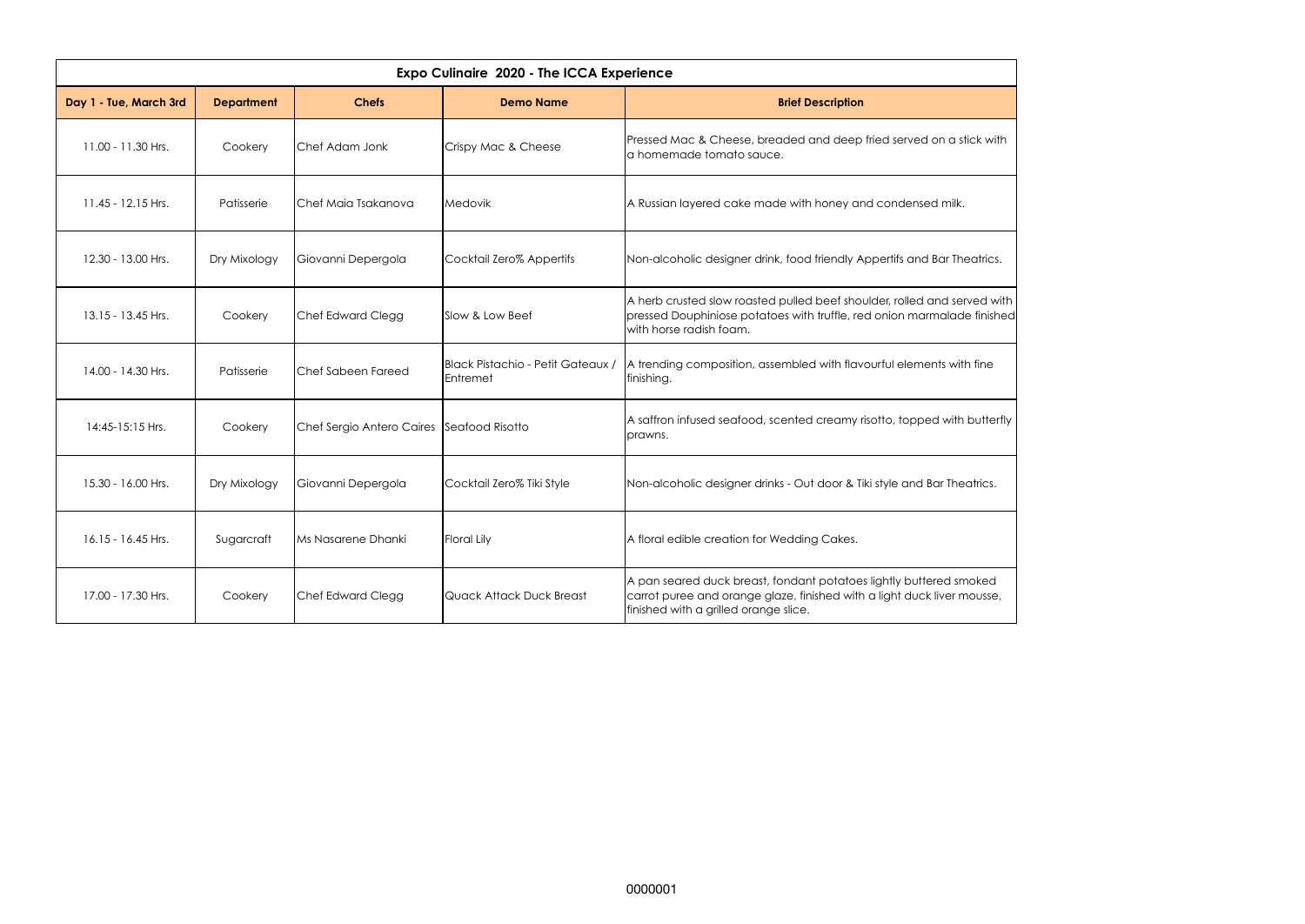

| Day 2 - Wed, March 4th | <b>Department</b> | <b>Chefs</b>                             | <b>Demo Name</b>             | <b>Brief Description</b>                                                                                       |
|------------------------|-------------------|------------------------------------------|------------------------------|----------------------------------------------------------------------------------------------------------------|
| 11.00 - 11.30 Hrs.     | Patisserie        | Chef Sally Handoko                       |                              | Raspberry Cheese Cake Brioche   An enriched brioche twist with a fruity cheese cake custard.                   |
| 11.45 - 12.15 Hrs.     | Cookery           | Chef Adam Jonk                           | Chicken O Plenty             | A steamed rolled stuffed chicken breast, filled with spinach & feta<br>served with a potato and mustard sauce. |
| 12.30 - 13.00 Hrs.     | Dry Mixology      | Giovanni Depergola                       | Cocktail Zero% Appertifs     | Non-alcoholic designer drink, food friendly Appertifs and Bar Theatrics.                                       |
| 13.15 - 13.45 Hrs.     | Patisserie        | Chef Vrushali Jadhav                     | Decadent Chocolate Cake      | A flourless chocolate cake with orange ganache, enrobage and orange<br>caramelia chocolate chantilly.          |
| 14.00 - 14.30 Hrs.     | Cookery           | Chef Praveen Gopinath                    | The Tanned Lamb              | A Tandoori style Lamb chops with saffron rice and mint sauce.                                                  |
| 14:45-15:15 Hrs.       | Patisserie        | Chef Sabeen Fareed                       | Aalya-Petit Gateaux/Entremet | A harmonious blend of coffee, almond & caramel in fine finishing.                                              |
| 15.30 - 16.00 Hrs.     | Dry Mixology      | Giovanni Depergola                       | Cocktail Zero% Tiki Style    | Non-alcoholic designer drinks - Out door & Tiki style and Bar Theatrics.                                       |
| 16.15 - 16.45 Hrs.     | Cookery           | Chef Sergio Antero Caires   Beef Roulade |                              | Crusted pistachio beef roulade set on a roasted pumpkin puree with<br>potato fondant.                          |
| 17.00 - 17.30 Hrs.     | Patisserie        | Chef Maia Tsakanova                      | Khachapuri                   | A traditional Georgian Dessert dish of cheese-filled bread.                                                    |